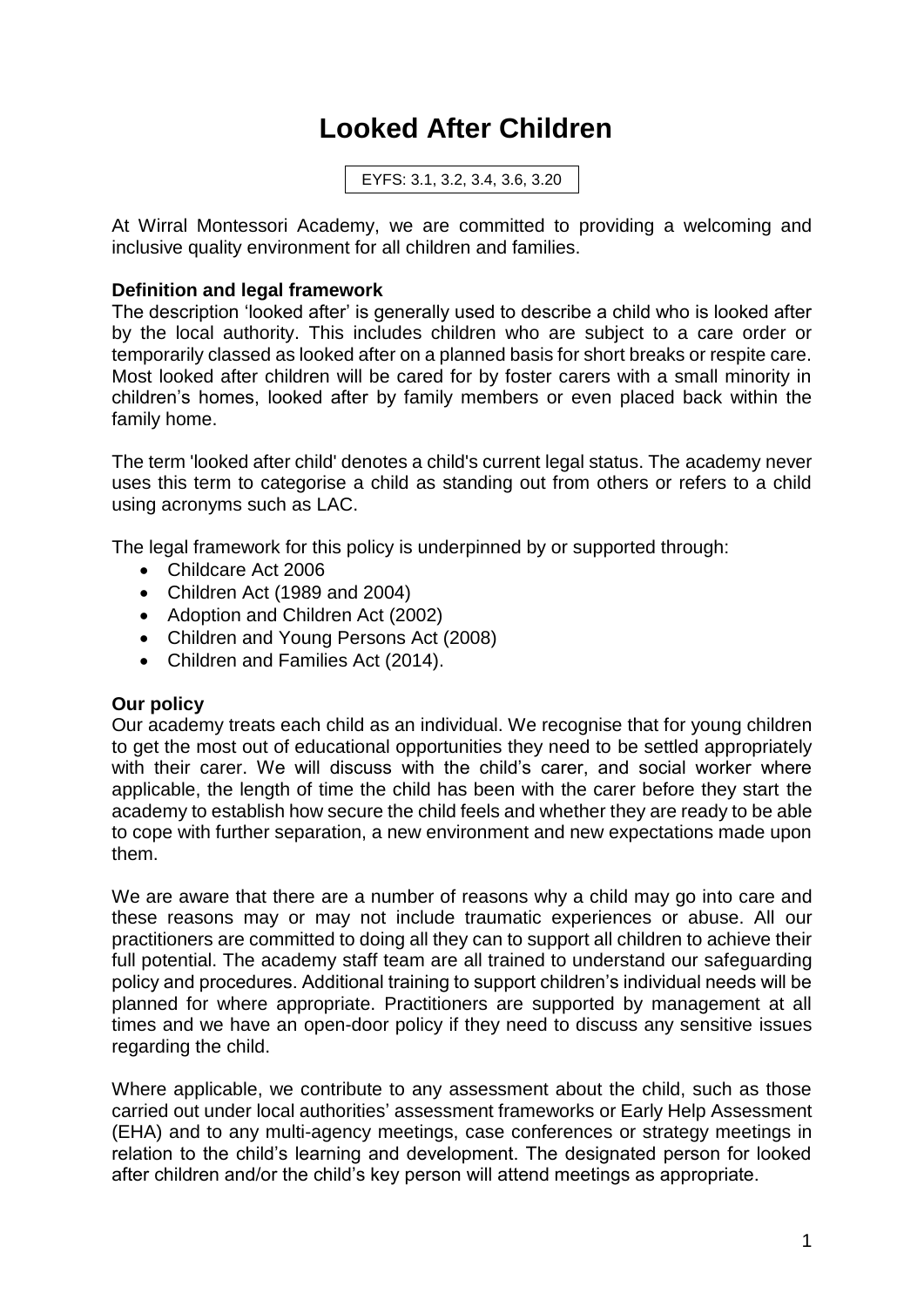### **The designated person** for 'looked after children' is Sharon Willoughby.

Each child is allocated a key person. The key person will support the child initially with transition and settling in and then continue to support and build up a relationship with the child, carers and any other agencies involved. Regular contact will be maintained with the carers throughout the child's time at the academy and with the social worker or other professionals (where applicable).

The key person will carry out regular ongoing practice such as observations to build up a picture of the child's interests, and plan activities accordingly to support the child's stage of learning and development and interests. This information will be shared with carers and other professionals as appropriate as well as any concerns surrounding their developmental stages.

Where necessary we will develop a care plan with carers and professionals. This will include:

- The child's emotional needs and how they are to be met
- How any emotional issues and problems that affect behaviour are to be managed
- The child's sense of self, culture, language/s and identity how this is to be supported
- The child's need for sociability and friendship
- The child's interests and abilities and possible learning journey pathway
- How any special needs will be supported.

In addition, the care plan may also consider:

- How information will be shared with the foster carer and local authority (as the 'corporate parent') as well as what information is shared with any other organisation or professionals and how it will be recorded and stored
- What contact the child has with his/her birth parent(s) and what arrangements will be in place for supervised contact. If this is to be in the setting, when, where and what form the contact will take will be discussed and agreed
- Who may collect the child from the academy and who may receive information about the child
- What written reporting is required
- Wherever possible, and where the plan is for the child to return to their home, the birth parent(s) should be involved in planning
- With the social worker's agreement, and as part of the plan, whether the birth parent(s) should be involved in the setting's activities that include parents, such as outings, fun days etc. alongside the foster carer.

Where applicable, we will complete a Personal Education Plan (PEP) for any children aged three to five in partnership with the social worker and/or care manager and carers. We will also attend all appropriate meetings and contribute to reviews.

The key person and designated 'looked after' person, Sharon Willoughby, will work together to ensure any onward transition to school or another nursery is handled sensitively to ensure that this is as smooth as possible and all necessary information